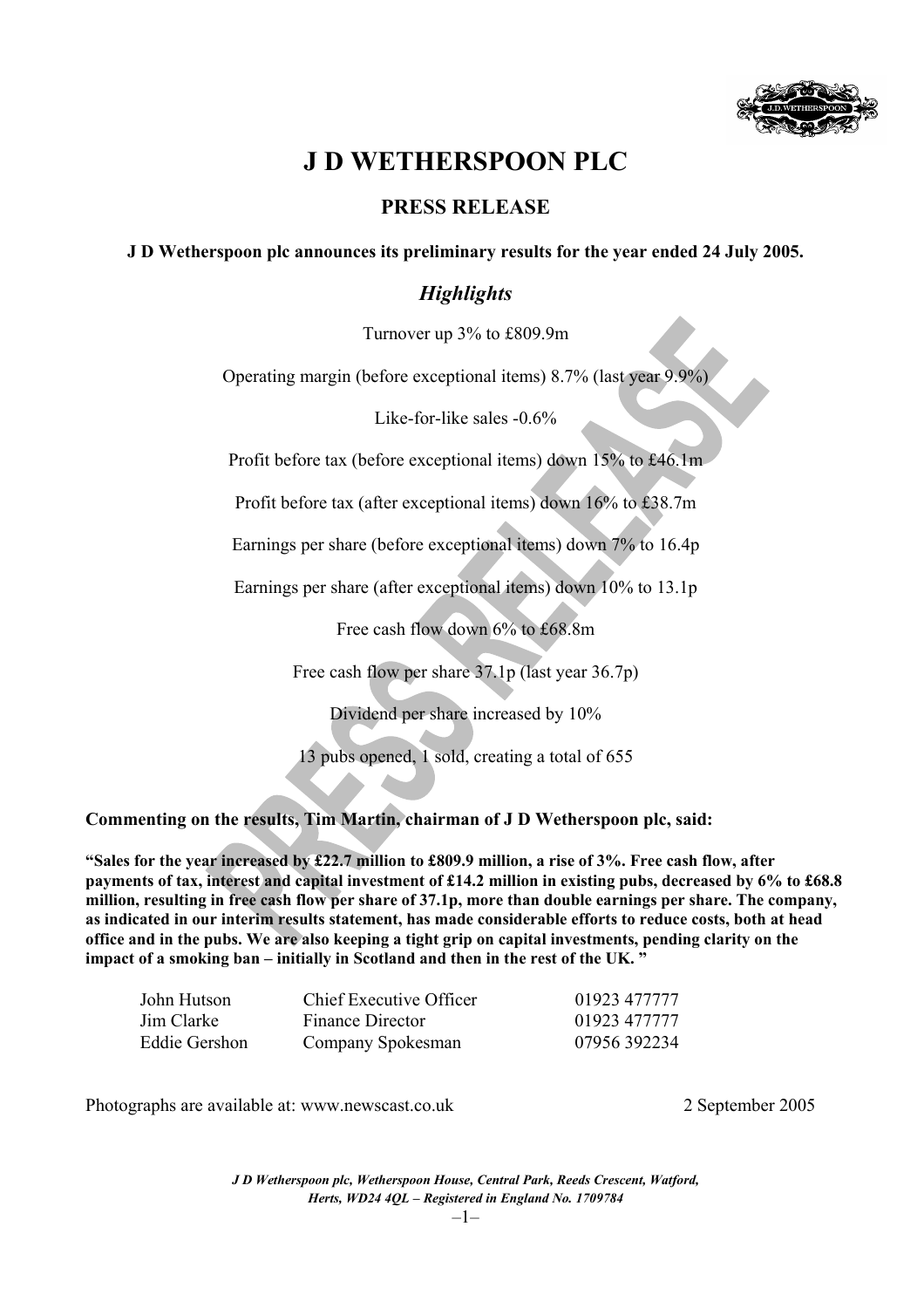

### **CHAIRMAN'S STATEMENT AND OPERATING REVIEW**

Sales for the year increased by £22.7 million to £809.9 million, a rise of 3%. Operating margins (before exceptional items) were 8.7%, compared with 9.9% last year, mainly as a result of the anticipated higher labour, utilities and repair costs. Operating profit (before exceptional items) decreased by 9% to £70.4 million, and profit before tax (before exceptional items) reduced by 15% to £46.1 million. Profit before tax (after exceptional items) was £38.7 million (2004: £46.3 million). Earnings per share (before exceptional items) decreased by 7% to 16.4p, with earnings per share (after exceptional items) being 13.1p (2004: 14.6p).

Cash outflow, in respect of capital investment, was £38.7 million, and net gearing at the year end was 129% (2004: 117%). This increase in gearing was due to a reduction in the number of shares in issue as a result of share purchases by the company. Net interest was covered 2.9 times (2004: 3.3 times) by operating profit (before exceptional items). Free cash flow, after payments of tax, interest and capital investment of £14.2 million in existing pubs, decreased by 6% to £68.8 million, resulting in free cash flow per share of 37.1p, more than double earnings per share.

The company recorded exceptional losses in the year of £7.4 million before taxation (2004: £7.8 million). This amount included the anticipated loss on the sale of 8 pubs, together with provisions against several other properties. It also includes £3.0 million of exceptional start-up costs, under our new distribution arrangements, and £0.9 million of restructuring costs.

We opened 13 pubs during the year, compared with 28 in the previous year. The total number of pubs now operated by the company is 655. Average sales per pub increased by 1% in the year under review, with likefor-like sales declining by 0.6%, offset by higher sales from newly opened pubs.

### **Dividends**

The board proposes, subject to shareholders' consent, to pay a final dividend of 2.82p per share on 25 November 2005 to those shareholders on the register on 28 October 2005, bringing the total dividend for the year to 4.28p per share, a 10% increase on the previous year.

#### **Finance**

The company had £53.1 million (2004: £74.7 million) of unutilised banking facilities and cash balances as at the balance sheet date, with total facilities of £387 million (2004: £412 million). The year's capital expenditure on new pub developments was more than covered by free cash flow. We anticipate that, in the current financial year, the company will generate a cash surplus, after capital expenditure and dividends, which will be available for debt reduction, share buybacks or a combination of both.

### **Return of capital**

During the year, 16,455,000 shares (representing approximately 9% of the issued share capital) were purchased by the company for cancellation, at a cost of £43.1 million, representing an average cost per share of 262p. There was a cash outflow in the year, in respect of shares purchased, of £45.7 million.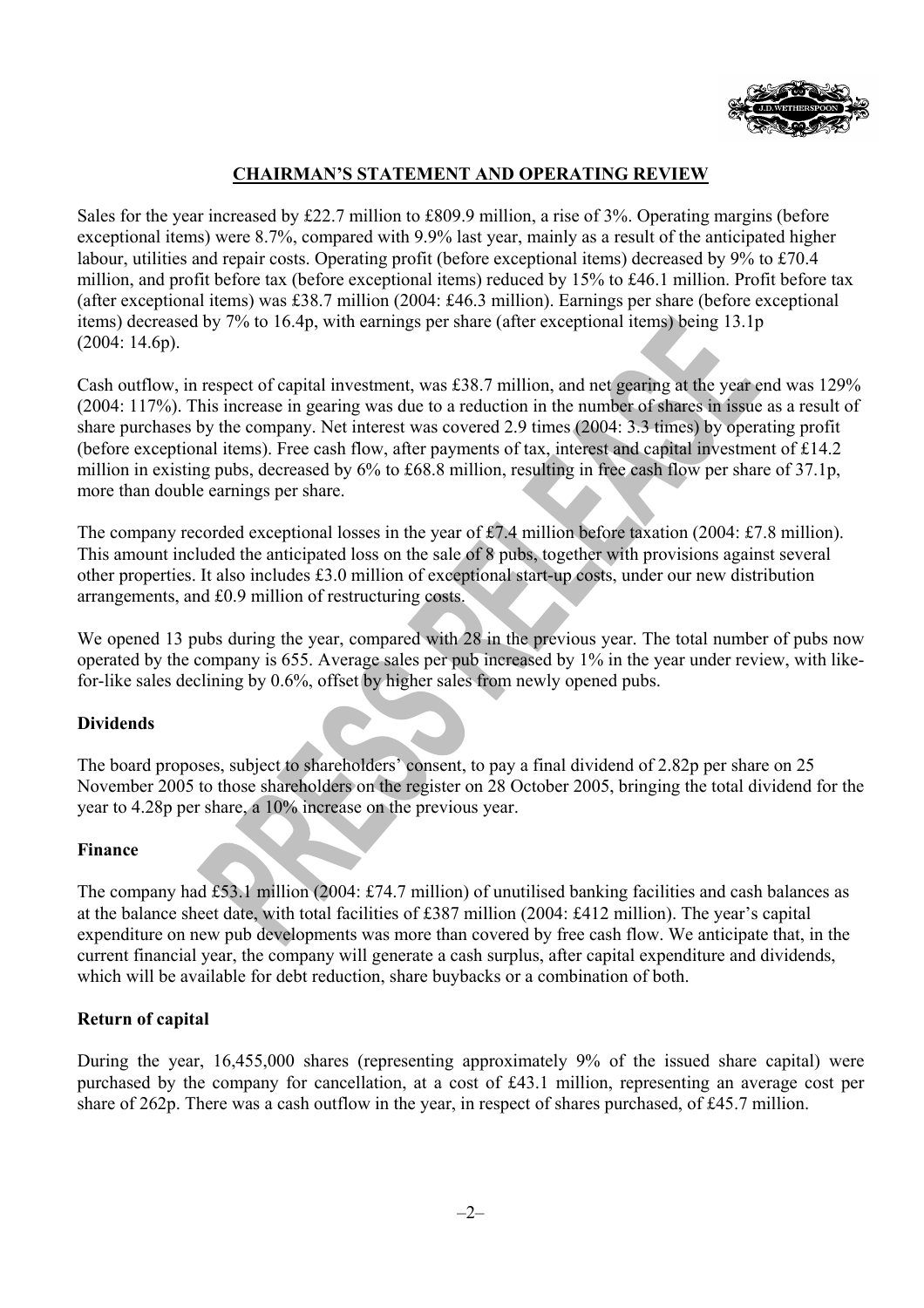

### **Contribution to the UK economy**

Pubs often receive criticism for antisocial behaviour, resulting from excessive drinking. However, it should be borne in mind that the percentage of alcoholic drinks consumed in pubs has declined dramatically in the last 25 years, from approximately 83% of total consumption to approximately 60% now.

In assessing the effect of companies like Wetherspoon on the economy, it is important to note that we pay approximately £311 million in annual taxes of one kind or another. In addition, almost all of our remaining turnover involves payments to our 18,000 staff and independent British and Irish companies, many of which are small businesses. The great majority of our customers is extremely well behaved, and the company makes a major contribution towards the economy.

### **Licensing**

In April 2004, the company was successful in renewing the licenses of all of our existing pubs, without any objections from either local residents or the police, and also successfully lodged licensing applications for all of our pubs and managers under the new legislation. Most pubs have not yet had their applications granted, but the indications are that permission will be granted and that pubs will, therefore, be able to open approximately one hour later than now, on weekdays, and approximately 1–2 hours later, on Friday and Saturday evenings. These hours are similar to those operated in Northern Ireland and Scotland, where the company trades successfully and where there does not appear to be significantly greater problems of social disorder than in England and Wales.

The process involves considerable initial and continuing expense, and we strongly argued in favour of the retention of magistrates, but the administration so far of licensing by local authorities has not caused undue problems.

### **The trading environment**

As indicated in our recent annual announcements, pubs in general have experienced a considerable increase in competition from supermarkets, the off-trade generally and from duty-free imports from the continent. This has been combined with a reduction in the number of people visiting many town and city centres, as a result of unfavourable media coverage of problems associated with excessive drinking in some areas.

Wetherspoon has attempted to address some of these issues. We continue the strong promotion of food, soft drinks and coffee. We have also, alone among our competitors, banned 2-for-1 drink offers and the discounting of double measures of spirits. In the case of spirits, this has resulted in the percentage of double measures reducing from 90% to 50% in the course of the last two years. This may have had some impact on turnover and profitability, but indicates our willingness to adopt sensible policies and our co-operation with the authorities in this area.

### **Non-smoking**

We have continued opening non-smoking pubs and have now opened 7 new pubs which do not permit smoking and have converted 29 existing pubs to this format. We plan to bring the total number of nonsmoking pubs to approximately 50 by this Christmas. This will then allow us to review the performance of these non-smoking conversions in the early part of 2006.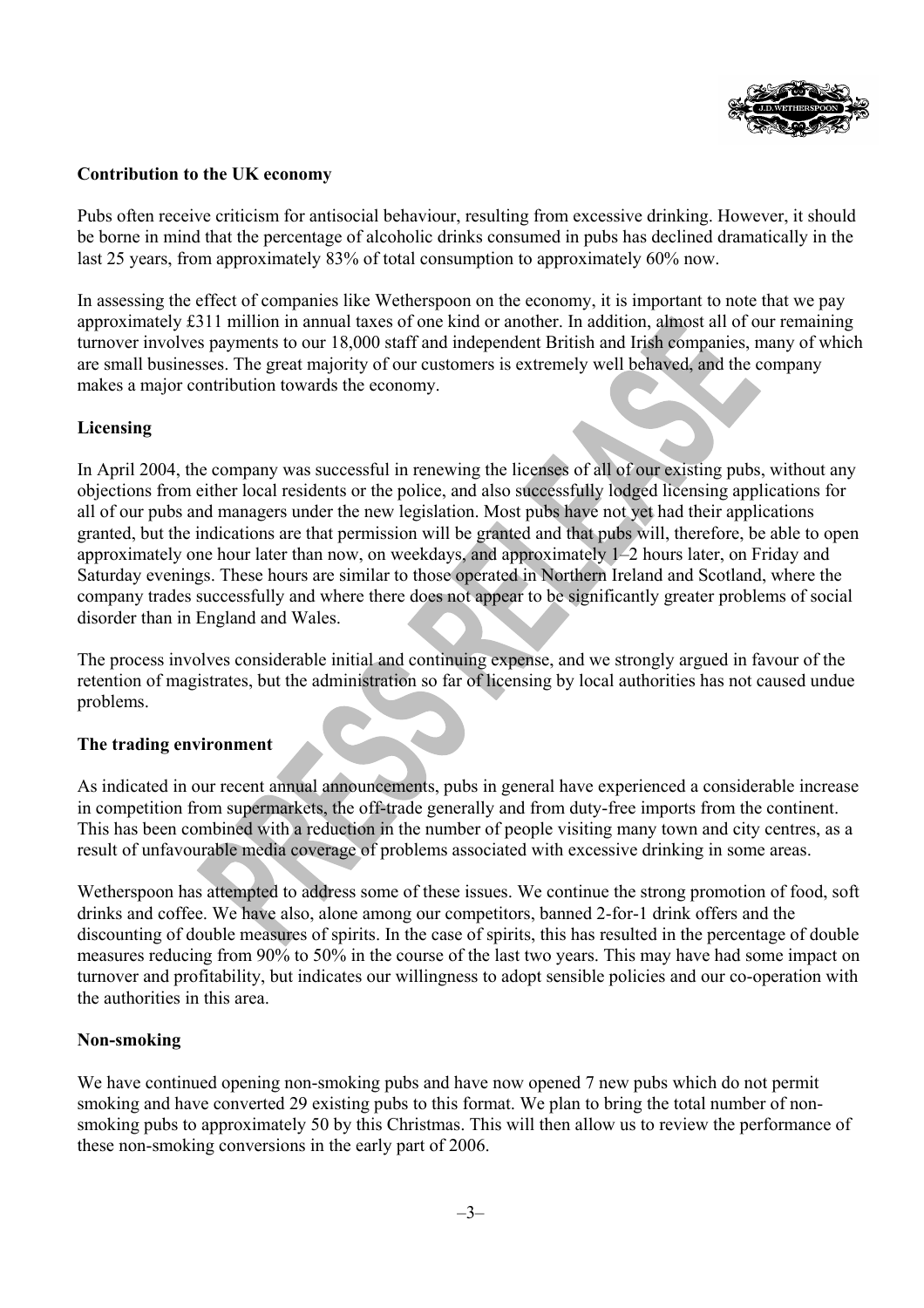

The initial impact of introducing non-smoking in existing pubs has resulted in turnover declining by approximately 7% and profit margins declining, as there is a significant swing from bar sales to lowermargin food sales and a consequential increase in labour costs.

A ban on smoking in pubs, as most commentators agree, is inevitable – and we feel that it is important to learn, as early as possible, about the nature of the impact and the types of marketing and other policies which can be adopted to minimise the economic impact on our business.

Some critics have stated that it would be better to wait until smoking is banned, before banning it in our own pubs. However, we feel that it is better to take the initiative, rather than adopting a non-smoking policy at the same time as everyone else, without significant previous experience of its impact.

### **Board changes**

Tony Lowrie resigned as a non-executive director of the company on 23 March 2005, and Brian Jervis has intimated that he will not seek re-election at this year's annual general meeting. I would like to thank both Tony and Brian for their significant contribution to the company over the years. Liz McMeikan was appointed as non-executive director on 1 April 2005, and it is our intention to appoint a further nonexecutive director, following Brian's intended resignation.

### **People**

I would like to thank our employees, partners and suppliers for their dedicated work in what has been a challenging year for the company.

### **International financial reporting standards (IFRS)**

The company is required to report for the first time under IFRS for the 6 months to January 2006. This transition is not expected to have any significant impact on the stated results of the company and preparations for the transition are well advanced. A separate announcement detailing the impact of IFRS on the opening balance sheet and profits is anticipated in November 2005.

The likely areas of impact include the treatment of lease incentives, property leases, deferred tax on rolled over property gains and interest rate hedging.

### **Current trading and outlook**

Like-for-like sales in August declined by 1.7%. The company, as indicated in our interim results statement, has made considerable efforts to reduce costs, both at head office and in the pubs. We are also keeping a tight grip on capital investments, pending clarity on the impact of a smoking ban – initially in Scotland and then in the rest of the UK.

The company continues to strive to widen the range and improve the quality of products offered to customers. For example, in the course of the next few months, we are introducing Italy's number-one coffee, Lavazza, and a range of new bottled beers, draught ales and lagers, as well as new products in most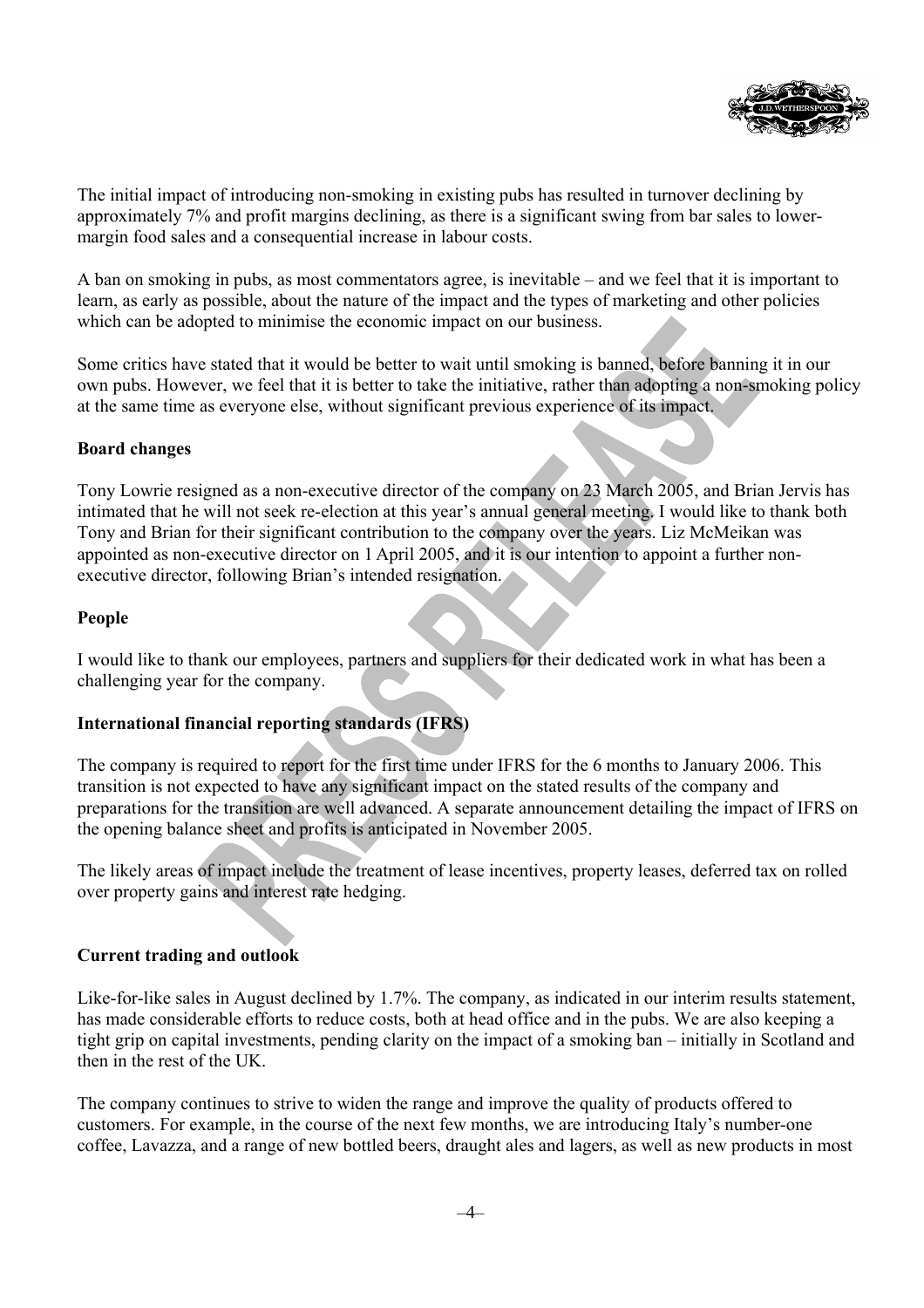

other categories. In addition, the company has introduced a number of award-winning cider and perry products over the last few months and has seen a significant increase in sales of other products, such as Pimm's. Food remains a significant part of our business, and we continue to experiment with regional and local produce, together with trialling enhanced menu availability, particularly in our non-smoking pubs.

As a result of our strong cash flow, our dedicated and experienced management team and the loyalty of our customers, we remain confident for the future.

**Tim Martin**  Chairman 2 September 2005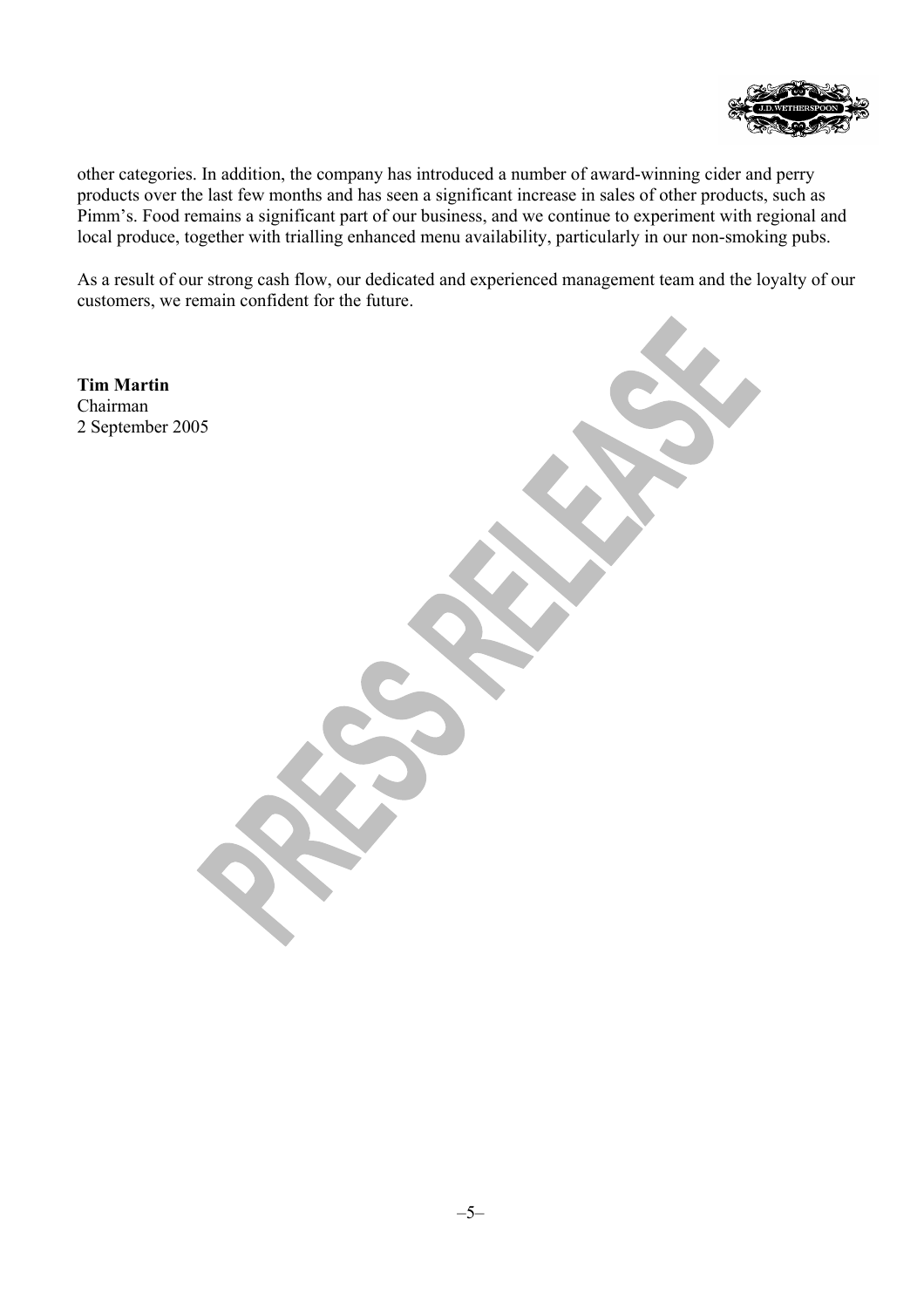

# **Profit and loss account**

*for the year ended 24 July 2005* 

|                                               | <b>Notes</b>    | <b>Before</b>     | <b>Exceptional</b> | After             | Before      | After       |
|-----------------------------------------------|-----------------|-------------------|--------------------|-------------------|-------------|-------------|
|                                               |                 | exceptional       | items              | exceptional       | exceptional | exceptional |
|                                               |                 | items             | (note 3)           | items             | items       | items       |
|                                               |                 | 2005              | 2005               | 2005              | 2004        | 2004        |
|                                               |                 | £000              | £000               | £000              | £000        | £000        |
|                                               |                 |                   |                    |                   |             |             |
| Turnover                                      |                 | 809,861           |                    | 809,861           | 787,126     | 787,126     |
| <b>Operating profit</b>                       | 2               | 70,384            | (4, 911)           | 65,473            | 77,628      | 77,628      |
| Non operating exceptional items               | 3               |                   | (2, 469)           | (2, 469)          |             | (7,758)     |
| Net interest payable                          | 4               | (24, 329)         |                    | (24, 329)         | (23, 554)   | (23, 554)   |
| Profit on ordinary activities before taxation |                 | 46,055            | (7,380)            | 38,675            | 54,074      | 46,316      |
| Tax on profit on ordinary activities          | 5               | (15, 647)         | 1,276              | (14, 371)         | (18, 727)   | (17,042)    |
| Profit on ordinary activities after taxation  |                 | 30,408            | (6, 104)           | 24,304            | 35,347      | 29,274      |
| Dividends                                     | 6               | (7, 552)          |                    | (7,552)           | (7, 331)    | (7, 331)    |
| Retained profit for the year                  |                 | 22,856            | (6, 104)           | 16,752            | 28,016      | 21,943      |
|                                               |                 |                   |                    |                   |             |             |
| Earnings per ordinary share                   | $\tau$          | 16.4 <sub>p</sub> | (3.3p)             | 13.1 <sub>p</sub> | 17.7p       | 14.6p       |
|                                               | $7\overline{ }$ |                   |                    |                   |             |             |
| Diluted earnings per ordinary share           |                 | 16.4p             | (3.3p)             | 13.1 <sub>p</sub> | 17.6p       | 14.6p       |

All activities relate to continuing operations.

The company has no recognised gains and losses, other than the profit above; therefore, no separate statement of recognised gains and losses has been presented.

### **Note of historical cost profits**

|                                                                           | 2005<br>£000 | 2004<br>£000 |
|---------------------------------------------------------------------------|--------------|--------------|
|                                                                           |              |              |
| Reported profit on ordinary activities before taxation                    | 38,675       | 46,316       |
| Difference between historical cost depreciation charge and actual         | 666          | 574          |
| depreciation charge for the year, calculated on the revalued amount       |              |              |
| Realisation of property deficits of previous years                        | (103)        | (1,252)      |
| Historical cost profit on ordinary activities before taxation             | 39,238       | 45,638       |
| Historical cost profit for the year retained after taxation and dividends | 17,315       | 21,265       |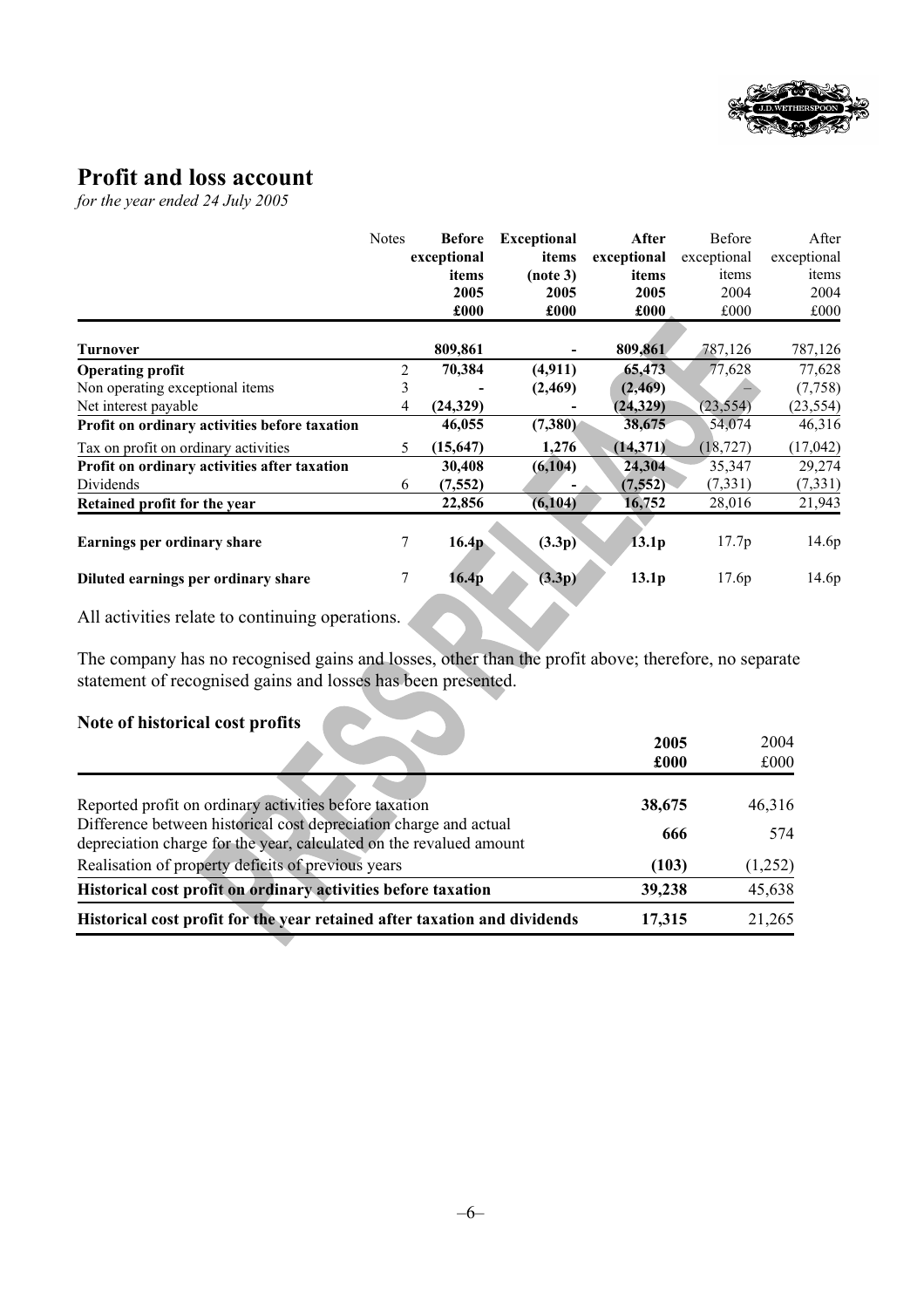

# **Cash flow statement**

*for the year ended 24 July 2005* 

|                                                                      | <b>Notes</b><br><b>Statutory</b> | Statutory |           |           |           |
|----------------------------------------------------------------------|----------------------------------|-----------|-----------|-----------|-----------|
|                                                                      |                                  | 2005      | 2005      | 2004      | 2004      |
|                                                                      |                                  | £000      | £000      | £000      | £000      |
|                                                                      |                                  |           |           |           |           |
| Net cash inflow from operating activities                            | 8                                | 123,460   | 123,460   | 128,874   | 128,874   |
|                                                                      |                                  |           |           |           |           |
| Returns on investments and servicing of finance<br>Interest received |                                  | 3,598     | 43        | 20        | 20        |
| Interest paid                                                        |                                  | (24, 108) | (24, 108) | (19, 329) | (19,329)  |
| Refinancing costs paid                                               |                                  |           |           | (1,325)   |           |
| Net cash outflow from returns on investment                          |                                  |           |           |           |           |
|                                                                      |                                  | (20, 510) |           | (20, 634) |           |
| and servicing of finance                                             |                                  |           |           |           |           |
| <b>Taxation</b>                                                      |                                  |           |           |           |           |
| Corporation tax paid                                                 |                                  | (12, 632) | (12, 632) | (13, 942) | (13, 942) |
|                                                                      |                                  |           |           |           |           |
| Capital expenditure and financial investment                         |                                  |           |           |           |           |
| Purchase of tangible fixed assets for existing pubs                  |                                  | (14, 173) | (14, 173) | (20, 590) | (20, 590) |
| Proceeds of sale of tangible fixed assets                            |                                  | 8,547     |           | 7,891     |           |
| Purchase of own shares for Employee Share                            |                                  | (3,816)   | (3, 816)  | (1, 556)  |           |
| Incentive Plan                                                       |                                  |           |           |           | (1, 556)  |
| Investment in new pubs and pub extensions                            |                                  |           |           | (54,056)  |           |
| Net cash outflow from capital expenditure and                        |                                  | (24, 495) |           |           |           |
| financial investment                                                 |                                  |           |           |           |           |
|                                                                      |                                  | (33, 937) |           | (68,311)  |           |
|                                                                      |                                  |           |           |           |           |
| <b>Equity dividends paid</b>                                         |                                  | (7,520)   |           | (7,322)   |           |
| Net cash inflow before financing                                     |                                  | 48,861    |           | 18,665    |           |
|                                                                      |                                  |           |           |           |           |
| Financing                                                            |                                  |           |           |           |           |
| Issue of ordinary shares                                             |                                  | 271       |           | 1,219     |           |
| Purchase of own shares                                               |                                  | (45, 718) |           | (48, 583) |           |
| Repayment of bank loans                                              |                                  | (25,000)  |           | (25,000)  |           |
| Advances under bank loans                                            |                                  | 29,999    |           | 47,928    |           |
| Advances under US senior loan notes                                  |                                  |           |           | 271       |           |
| Net cash outflow from financing                                      |                                  | (40, 448) |           | (24, 165) |           |
|                                                                      |                                  |           |           |           |           |
| Increase/(decrease) in cash                                          | 9                                | 8,413     |           | (5,500)   |           |
| Free cash flow                                                       | $\overline{7}$                   |           | 68,774    |           | 73,477    |
|                                                                      |                                  |           |           |           |           |
| Cash flow per ordinary share                                         | 7                                |           | 37.1p     |           | 36.7p     |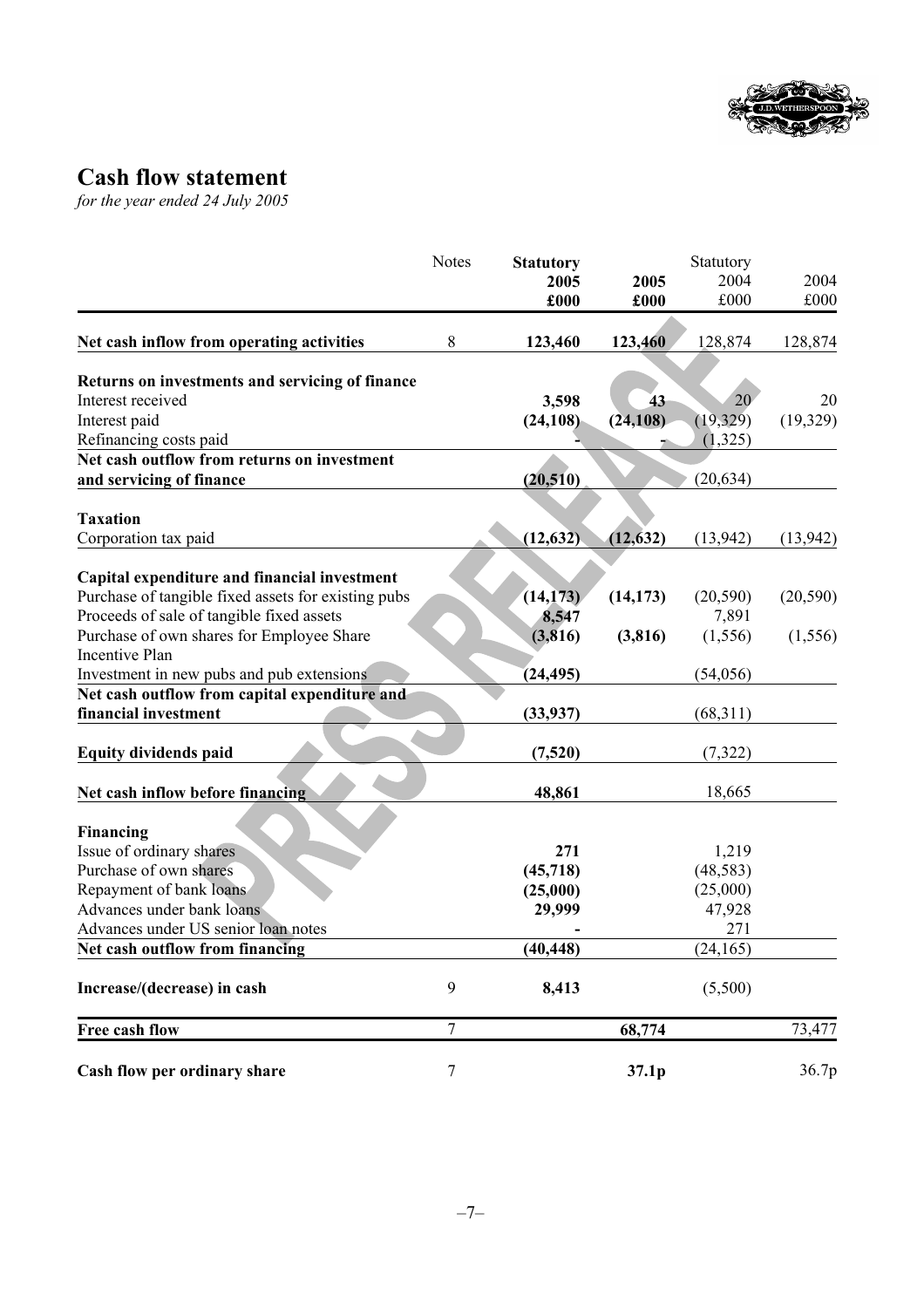

**Balance sheet**

*at 24 July 2005*

|                                              | <b>Notes</b>    | 2005<br>£000 | 2004<br>£000 |
|----------------------------------------------|-----------------|--------------|--------------|
| <b>Fixed assets</b>                          |                 |              |              |
| Tangible assets                              | 11              | 762,739      | 783,574      |
| <b>Current assets</b>                        |                 |              |              |
| <b>Stocks</b>                                |                 | 12,777       | 12,009       |
| Assets held for resale                       |                 | 1,691        | 1,933        |
| Debtors due after more than one year         | 12              |              | 9,005        |
| Debtors due within one year                  | 12              | 12,195       | 13,966       |
| Cash                                         |                 | 18,073       | 9,660        |
|                                              |                 | 44,736       | 46,573       |
| Creditors due within one year                | $\overline{13}$ | (150, 929)   | (152, 437)   |
| <b>Net current liabilities</b>               |                 | (106, 193)   | (105, 864)   |
| <b>Total assets less current liabilities</b> |                 | 656,546      | 677,710      |
| Creditors due after more than one year       | 14              | (329, 167)   | (322, 512)   |
| Provisions for liabilities and charges       | 15              | (67, 495)    | (66, 244)    |
| <b>Total net assets</b>                      |                 | 259,884      | 288,954      |
| <b>Capital and reserves</b>                  |                 |              |              |
| Called up share capital                      |                 | 3,458        | 3,783        |
| Share premium account                        |                 | 128,607      | 128,340      |
| Capital redemption reserve                   |                 | 874          | 545          |
| Revaluation reserve                          |                 | 22,554       | 23,117       |
| Profit and loss account                      |                 | 104,391      | 133,169      |
| <b>Equity shareholders' funds</b>            | 16              | 259,884      | 288,954      |
|                                              |                 |              |              |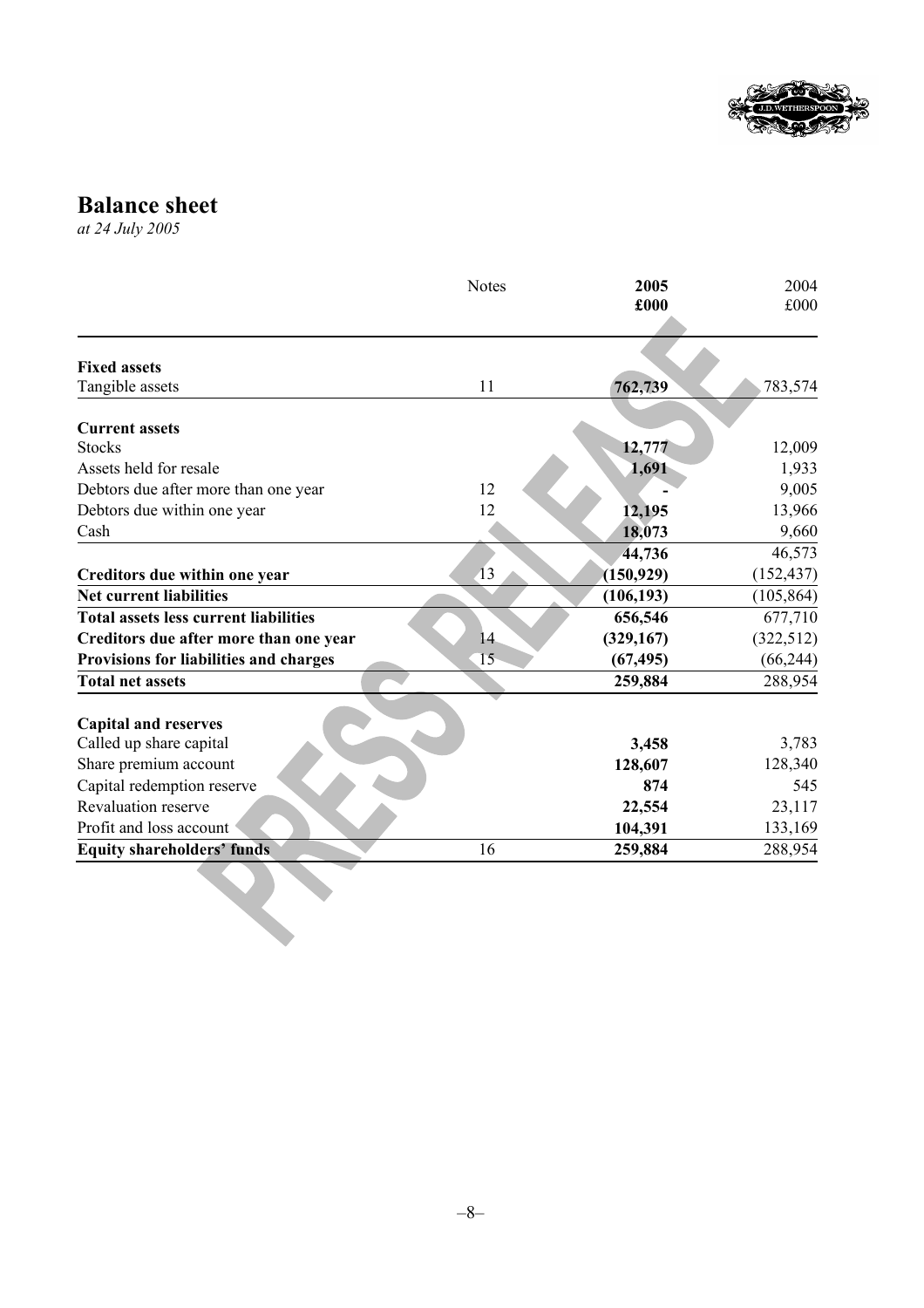

### **Notes to the accounts** *for the year ended 24 July 2005*

### **Notes**

**1** These preliminary statements do not constitute statutory accounts within the meaning of Section 240 of the Companies Act 1985. They have, however, been extracted from the statutory accounts for the periods ending 24 July 2005 and 25 July 2004 on which unqualified reports were made by the company's auditors.

The 2004 statutory accounts have been filed with the Registrar of Companies. The 2005 statutory accounts will be sent to shareholders in October 2005 and will be filed with the Registrar of Companies following their adoption at the forthcoming Annual General Meeting.

Certain comparative amounts have been reclassified where appropriate to conform to current presentation. There is no overall effect on profit or net assets.

### **2 Analysis of continuing operations**

|                         | <b>Before</b><br>exceptional<br>items<br>2005 | <b>Exceptional</b><br>items<br>2005 | After<br>exceptional<br>items<br>2005 | 2004       |
|-------------------------|-----------------------------------------------|-------------------------------------|---------------------------------------|------------|
|                         | £000                                          | £000                                | £000                                  | £000       |
| Turnover                | 809,861                                       |                                     | 809,861                               | 787,126    |
| Cost of sales           | (705, 734)                                    | (4,052)                             | (709, 786)                            | (676, 154) |
| Gross profit            | 104,127                                       | (4,052)                             | 100,075                               | 110,972    |
| Administrative expenses | (33, 743)                                     | (859)                               | (34, 602)                             | (33, 344)  |
| <b>Operating profit</b> | 70,384                                        | (4, 911)                            | 65,473                                | 77,628     |

Cost of sales includes distribution costs and all pub operating costs.

### **3 Exceptional items**

|                                                                         | 2005<br>£000 | 2004<br>£000 |
|-------------------------------------------------------------------------|--------------|--------------|
|                                                                         |              |              |
| Operating items:                                                        |              |              |
| Distribution start-up costs                                             | 2,984        |              |
| Restructuring costs                                                     | 859          |              |
| Impairment of fixed assets                                              | 1,068        |              |
|                                                                         | 4,911        |              |
| Non-operating items:                                                    |              |              |
| Net loss on disposal and anticipated disposal of trading properties     | 2,306        | 6,159        |
| Net loss on disposal and anticipated disposal of non-trading properties | 163          | 1,599        |
|                                                                         | 7,380        | 7,758        |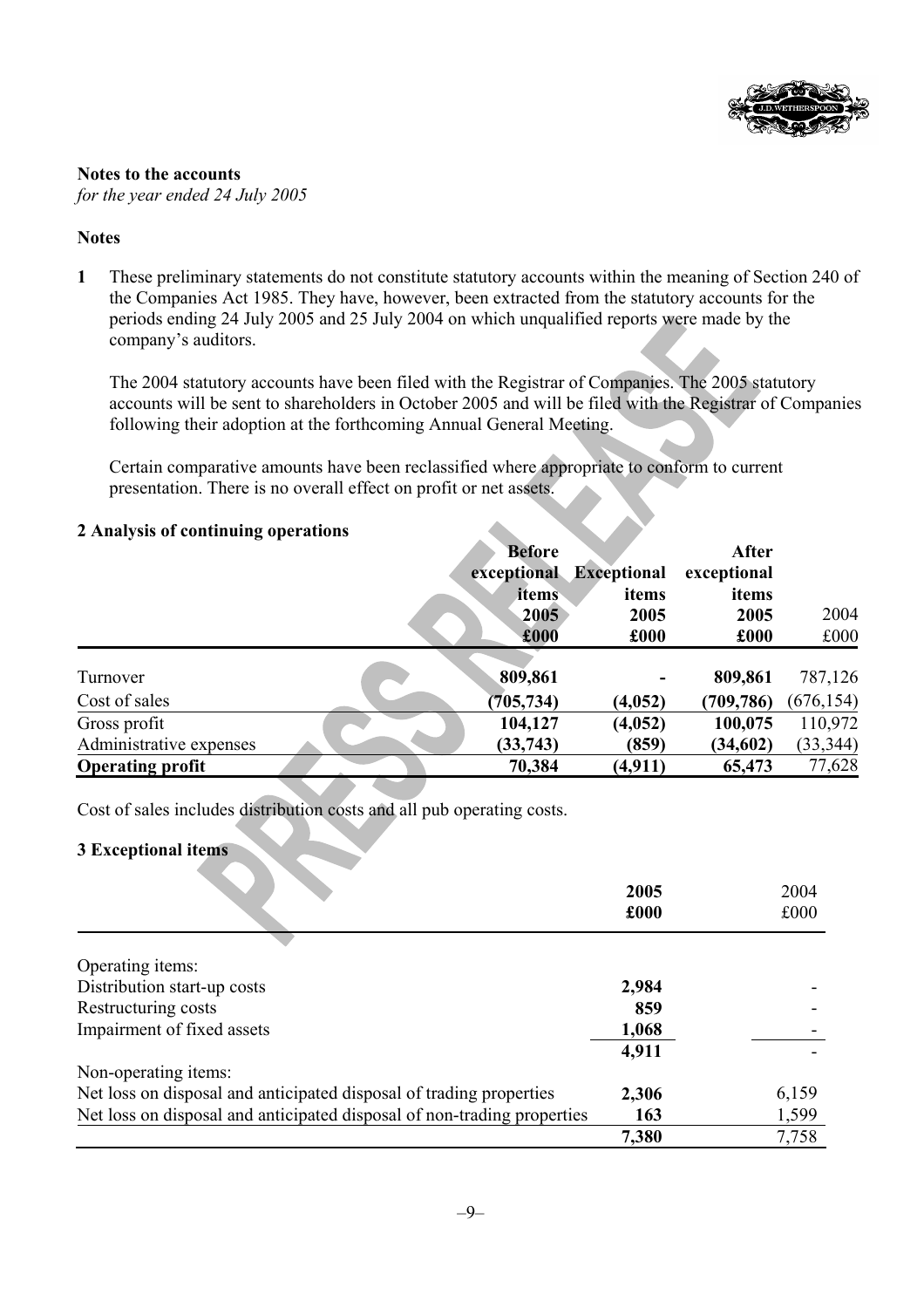

### **4 Net interest payable**

|                                                        |          |        | 2005     | 2004   |
|--------------------------------------------------------|----------|--------|----------|--------|
|                                                        |          |        | £000     | £000   |
|                                                        |          |        |          |        |
| Interest payable on bank loans and overdraft           |          |        | 18,837   | 17,629 |
| Interest payable on US senior loan notes               |          |        | 5,724    | 4,915  |
| Refinancing costs                                      |          |        |          | 1,602  |
| Less:                                                  |          |        |          |        |
| Interest receivable                                    |          |        | (232)    | (592)  |
| Charge to profit and loss account                      |          |        | 24,329   | 23,554 |
| <b>5 Taxation</b>                                      |          |        |          |        |
| Analysis of current period tax charge<br>a)            |          |        |          |        |
| <b>Current tax</b>                                     | 2005     | 2005   | 2004     | 2004   |
|                                                        | £000     | £000   | £000     | £000   |
| UK corporation tax on profits before exceptional items | 14,270   |        | 13,165   |        |
| Current tax on exceptional items                       | (1, 150) |        | 52       |        |
| Total current tax (note 5(b))                          |          | 13,120 |          | 13,217 |
| <b>Deferred tax</b>                                    |          |        |          |        |
| Origination and reversal of timing differences         | 1,377    |        | 5,562    |        |
| Movement arising from disposals (exceptional items)    | (126)    |        | (1, 737) |        |
| <b>Total deferred tax</b>                              |          | 1,251  |          | 3,825  |
| Total tax charge                                       |          | 14,371 |          | 17,042 |

### **b) Factors affecting current period tax charge**

The current year tax charge for the year is less than the statutory rate of corporation tax in the UK of 30%. The reasons for this difference are explained below:

|                                                            | 2005   | 2005          | 2004    | 2004 |
|------------------------------------------------------------|--------|---------------|---------|------|
|                                                            | £000   | $\frac{6}{6}$ | £000    | $\%$ |
| Profit on ordinary activities before tax                   | 38,675 |               | 46,316  |      |
| Current tax on profit on ordinary activities calculated at |        |               |         |      |
| the standard rate of corporation tax in the UK of 30%      | 11,603 | 30            | 13,895  | 30   |
| Accelerated capital allowances                             | (504)  | (1)           | (4,820) | (10) |
| Movement in other short-term timing differences            | (850)  | (2)           | (467)   | (1)  |
| Capital loss on asset disposals                            | 695    |               | 1,953   |      |
| Other allowable deductions                                 | (68)   |               | (371)   | (1)  |
| Expenses not deductible for tax purposes                   | 2,244  | 6             | 3,027   |      |
| Current tax charge for period (note 5(a))                  | 13,120 | 35            | 13,217  | 29   |

### **c) Factors which may affect future tax charges**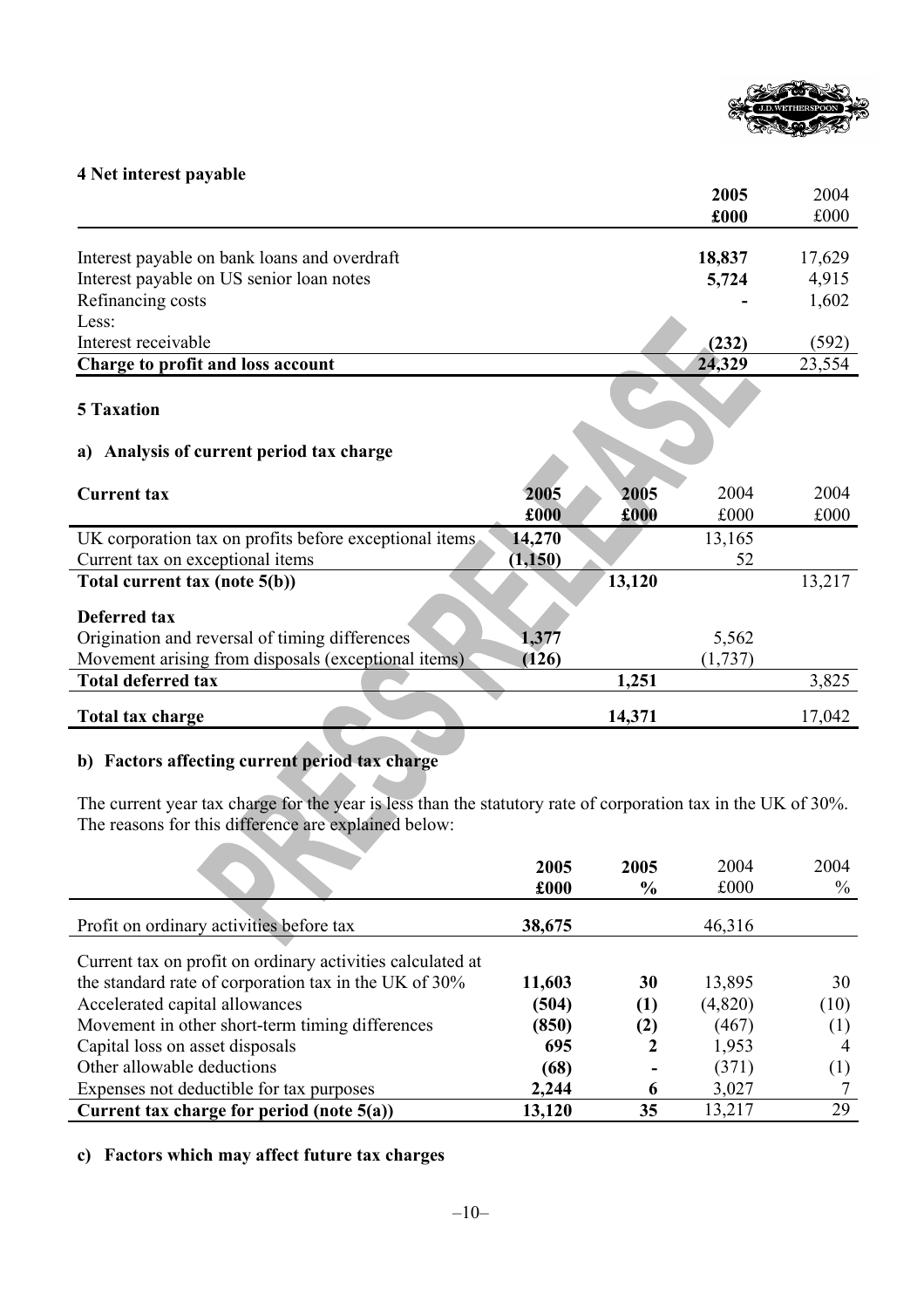

Current levels of investment ensure that capital allowance claims exceed depreciation; while this will continue, the company would expect the excess of capital allowances over depreciation to diminish over time.

No provision has been made for deferred tax on gains recognised on revaluing properties to their market value. Such tax would become payable only if the properties were sold without it being possible to claim roll-over relief. The total amount unprovided for is approximately £6.9 million. At present, it is not envisaged that any tax will become payable in respect of such properties in the foreseeable future.

### **6 Dividends**

| o Dividends                                       |       |                |
|---------------------------------------------------|-------|----------------|
|                                                   | 2005  | 2004           |
|                                                   | £000  | £000           |
|                                                   |       |                |
| Interim paid of 1.46p per share $(2004: 1.33p)$   | 2,681 | 2,488          |
| Final proposed of 2.82p per share $(2004: 2.56p)$ | 4,871 | 4,843          |
|                                                   | 7,552 | $7.33^{\circ}$ |

### **7 Earnings and cash flow per share**

The calculation of basic earnings per share is based on profits on ordinary activities after taxation and exceptional items of £24,304,000 (2004: £29,274,000) and on 185,524,467 (2004: 200,067,030) ordinary shares, being the weighted average number of ordinary shares in issue and ranking for dividend during the period, taking into account the buyback transactions during the year.

Earnings per share before exceptional items is calculated as follows:

|                                        |                 |          | <b>Earnings</b> | Earnings  |
|----------------------------------------|-----------------|----------|-----------------|-----------|
|                                        | <b>Earnings</b> | Earnings | per share       | per share |
|                                        | £000            | £000     | (p)             | (p)       |
|                                        | 2005            | 2004     | 2005            | 2004      |
|                                        |                 |          |                 |           |
| Earnings and basic earnings per share  | 24,304          | 29,274   | 13.1            | 14.6      |
| Exceptional costs, net of tax          | 6,104           | 6,073    | 3.3             | 3.1       |
| <b>Earnings and earnings per share</b> |                 |          |                 |           |
| before exceptional items               | 30,408          | 35,347   | 16.4            | 17.7      |

Diluted earnings per share has been calculated in accordance with FRS14 and is after allowing for the dilutive effect of the conversion into ordinary shares of the weighted average number of options outstanding during the period. The number of shares used for the diluted calculation is 185,760,654 (2004: 200,636,714).

The calculation of free cash flow per share is based on the net cash generated by business activities and available for investment in new pub developments and extensions to existing pubs, after funding interest on existing pubs, tax, purchase of own shares for Employee Share Incentive Plan and all other reinvestment in those pubs open at the start of the period ('free cash flow'). It is calculated before taking account of proceeds from property disposals, inflows and outflows of financing from outside sources, purchase of own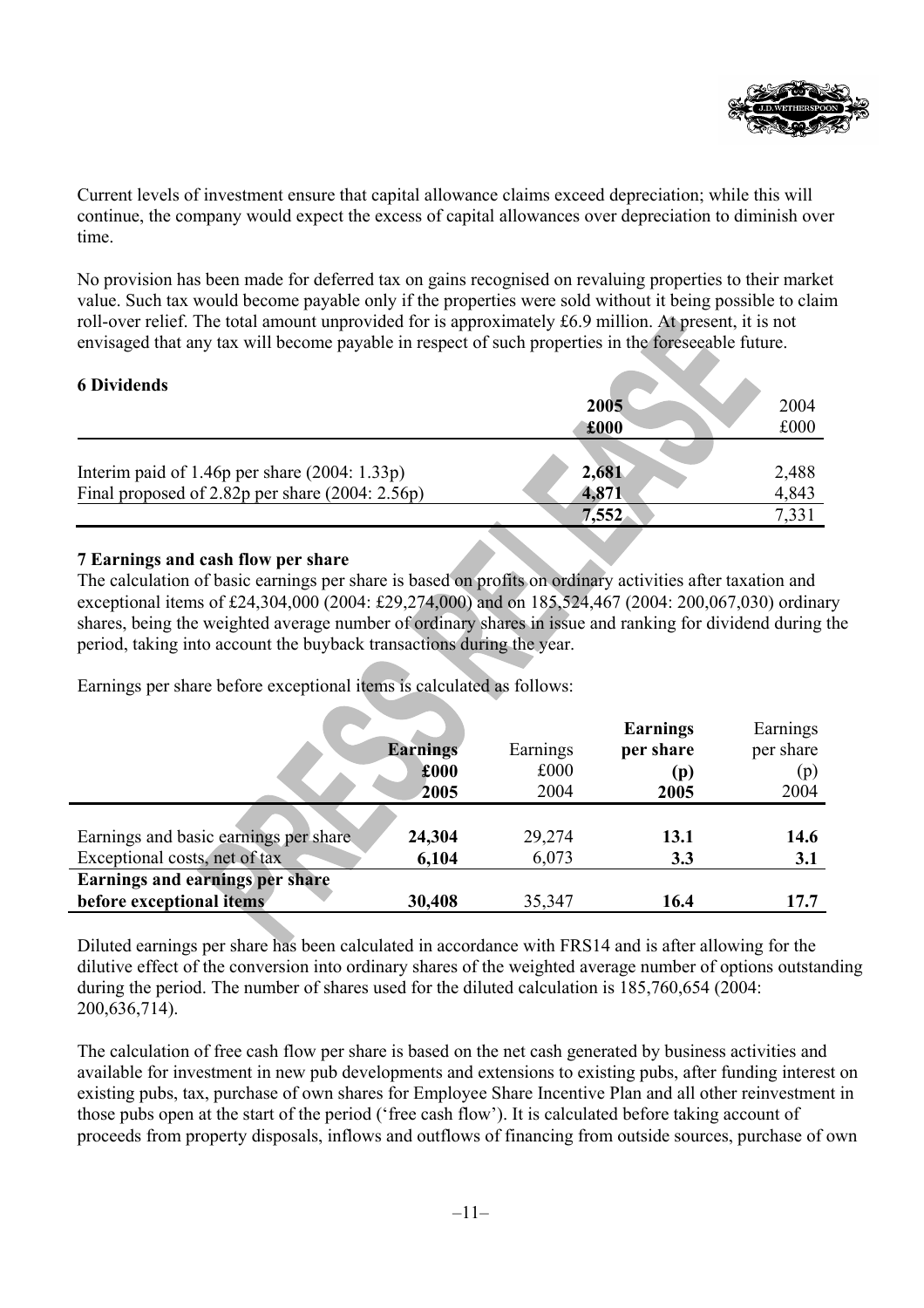

shares and dividend payments and is based on the same number of shares in issue as that for the calculation of basic earnings per share.

| o ivel cash hiliow if only operating activities |                                                                                                                                                                                   | 2005                                                      | 2004                                                                                                                                              |
|-------------------------------------------------|-----------------------------------------------------------------------------------------------------------------------------------------------------------------------------------|-----------------------------------------------------------|---------------------------------------------------------------------------------------------------------------------------------------------------|
|                                                 |                                                                                                                                                                                   | £000                                                      | £000                                                                                                                                              |
|                                                 |                                                                                                                                                                                   |                                                           |                                                                                                                                                   |
|                                                 |                                                                                                                                                                                   |                                                           | 77,628                                                                                                                                            |
|                                                 |                                                                                                                                                                                   |                                                           | 43,948                                                                                                                                            |
|                                                 |                                                                                                                                                                                   |                                                           | 149                                                                                                                                               |
|                                                 |                                                                                                                                                                                   |                                                           |                                                                                                                                                   |
|                                                 |                                                                                                                                                                                   |                                                           | (1,257)                                                                                                                                           |
|                                                 |                                                                                                                                                                                   |                                                           | (2,106)                                                                                                                                           |
|                                                 |                                                                                                                                                                                   |                                                           | 10,512                                                                                                                                            |
|                                                 |                                                                                                                                                                                   |                                                           | 128,874                                                                                                                                           |
|                                                 |                                                                                                                                                                                   |                                                           |                                                                                                                                                   |
|                                                 |                                                                                                                                                                                   |                                                           |                                                                                                                                                   |
|                                                 |                                                                                                                                                                                   |                                                           | 2004                                                                                                                                              |
|                                                 |                                                                                                                                                                                   |                                                           | £000                                                                                                                                              |
|                                                 |                                                                                                                                                                                   |                                                           |                                                                                                                                                   |
|                                                 |                                                                                                                                                                                   |                                                           | (5,500)                                                                                                                                           |
|                                                 |                                                                                                                                                                                   |                                                           | (23, 199)                                                                                                                                         |
|                                                 |                                                                                                                                                                                   |                                                           | (28, 699)                                                                                                                                         |
|                                                 |                                                                                                                                                                                   |                                                           | (308, 860)                                                                                                                                        |
|                                                 |                                                                                                                                                                                   |                                                           | (337, 559)                                                                                                                                        |
|                                                 |                                                                                                                                                                                   |                                                           |                                                                                                                                                   |
|                                                 |                                                                                                                                                                                   |                                                           |                                                                                                                                                   |
|                                                 |                                                                                                                                                                                   |                                                           |                                                                                                                                                   |
|                                                 |                                                                                                                                                                                   | Non-cash                                                  |                                                                                                                                                   |
| 2004                                            | Cash flow                                                                                                                                                                         | movement                                                  | 2005                                                                                                                                              |
| £000                                            | £000                                                                                                                                                                              | £000                                                      | £000                                                                                                                                              |
|                                                 |                                                                                                                                                                                   |                                                           |                                                                                                                                                   |
| 9,660                                           | 8,413                                                                                                                                                                             |                                                           | 18,073                                                                                                                                            |
| (25,000)                                        | 25,000                                                                                                                                                                            | (25,000)                                                  | (25,000)                                                                                                                                          |
| (322, 219)                                      | (29,999)                                                                                                                                                                          | 25,000                                                    | (327, 218)                                                                                                                                        |
| (337, 559)                                      | 3,414                                                                                                                                                                             |                                                           | (334, 145)                                                                                                                                        |
|                                                 | Operating profit (before exceptional items)<br>Net cash inflow from operating activities<br>Cash inflow from increase in debt financing<br>Movement in net debt during the period | 9 Reconciliation of net cash flow to movement in net debt | 70,384<br>48,157<br>985<br>(3, 843)<br>(768)<br>(247)<br>8,792<br>123,460<br>2005<br>£000<br>8,413<br>(4,999)<br>3,414<br>(337,559)<br>(334, 145) |

# **8 Net cash inflow from operating activities**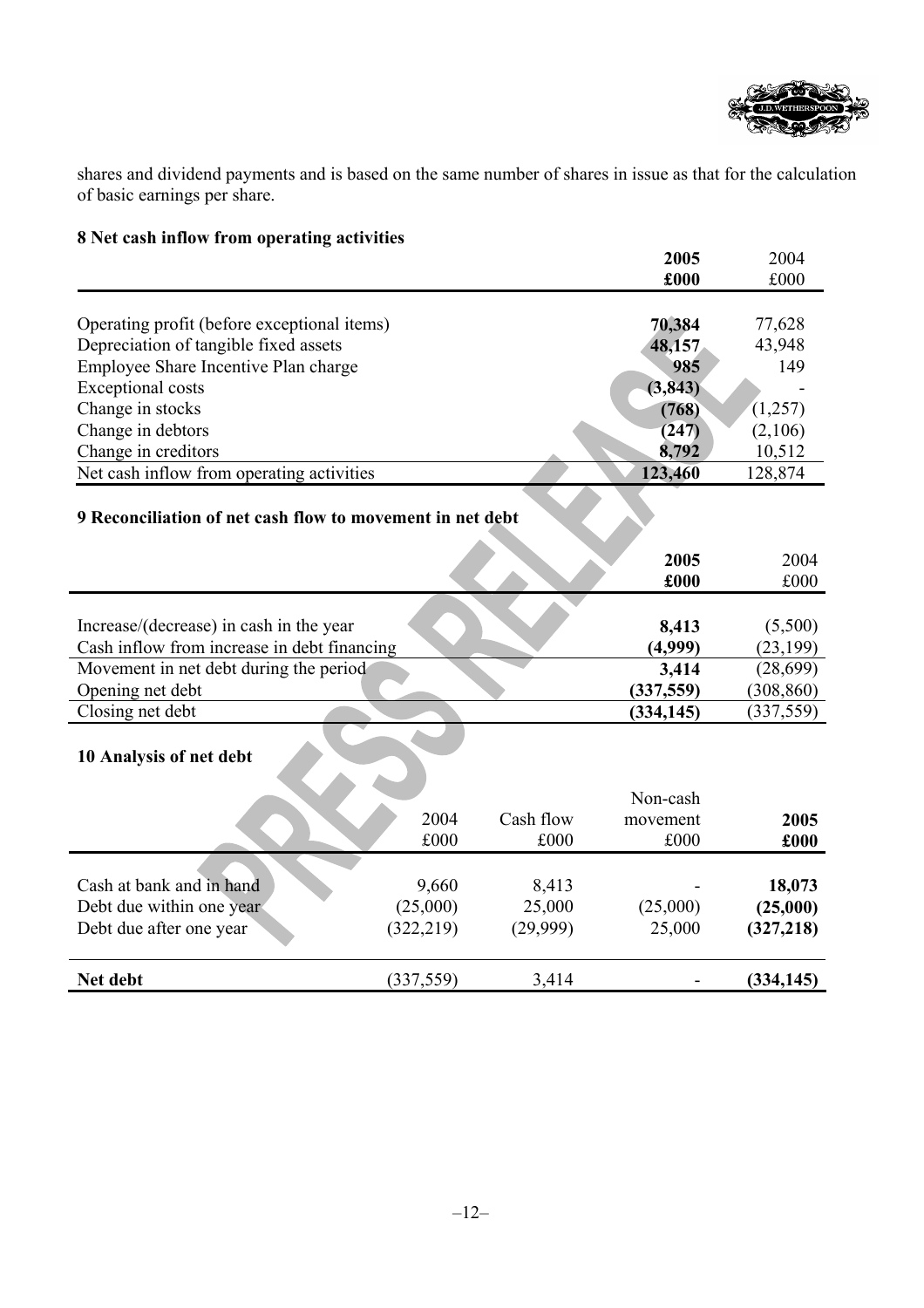

# **11 Tangible fixed assets**

|                                               | Freehold  |           |              |             |           |
|-----------------------------------------------|-----------|-----------|--------------|-------------|-----------|
|                                               | and long  | Short     | Equipment,   | Expenditure | Total     |
|                                               | leasehold | leasehold | fixtures and | on unopened |           |
|                                               | property  | property  | fittings     | properties  |           |
|                                               | £000      | £000      | £000         | £000        | £000      |
| <b>Cost or valuation</b>                      |           |           |              |             |           |
| At 25 July 2004                               | 415,334   | 331,126   | 225,475      | 17,993      | 989,928   |
| Reclassification                              | 8,182     | 1,103     |              | (9, 285)    |           |
| Additions                                     | 10,929    | 3,010     | 16,669       | 3,349       | 33,957    |
| Transfer between assets held                  | (1,073)   | (168)     | (2,926)      |             | (4,167)   |
| for resale                                    |           |           |              |             |           |
| Disposals                                     | (1,066)   |           | (589)        | (472)       | (2,127)   |
| <b>At 24 July 2005</b>                        | 432,306   | 335,071   | 238,629      | 11,585      | 1,017,591 |
| Depreciation                                  |           |           |              |             |           |
| At 25 July 2004                               | 26,140    | 47,986    | 132,228      |             | 206,354   |
| Charge for the year                           | 7,538     | 8,493     | 32,126       |             | 48,157    |
| Transfer between assets held                  | (73)      | 836       | (1, 445)     |             | (682)     |
| for resale                                    |           |           |              |             |           |
| Impairment                                    |           | 1,068     |              | 413         | 1,481     |
| Disposals                                     | (78)      |           | (380)        |             | (458)     |
| At 24 July 2005                               | 33,527    | 58,383    | 162,529      | 413         | 254,852   |
| Net book value                                |           |           |              |             |           |
| At 24 July 2005                               | 398,779   | 276,688   | 76,100       | 11,172      | 762,739   |
| At 25 July 2005                               | 389,194   | 283,140   | 93,247       | 17,993      | 783,574   |
|                                               |           |           |              |             |           |
| <b>12 Debtors</b>                             |           |           |              |             |           |
|                                               |           |           |              | 2005        | 2004      |
|                                               |           |           |              | £000        | £000      |
| Amounts falling due after more than one year: |           |           |              |             |           |
| Other debtors                                 |           |           |              |             | 9,005     |
|                                               |           |           |              |             |           |
| Amounts falling due within one year:          |           |           |              |             |           |
| Other debtors                                 |           |           |              | 2,666       | 4,801     |
| Prepayments                                   |           |           |              | 9,529       | 9,165     |
|                                               |           |           |              | 12,195      | 13,966    |
|                                               |           |           |              |             |           |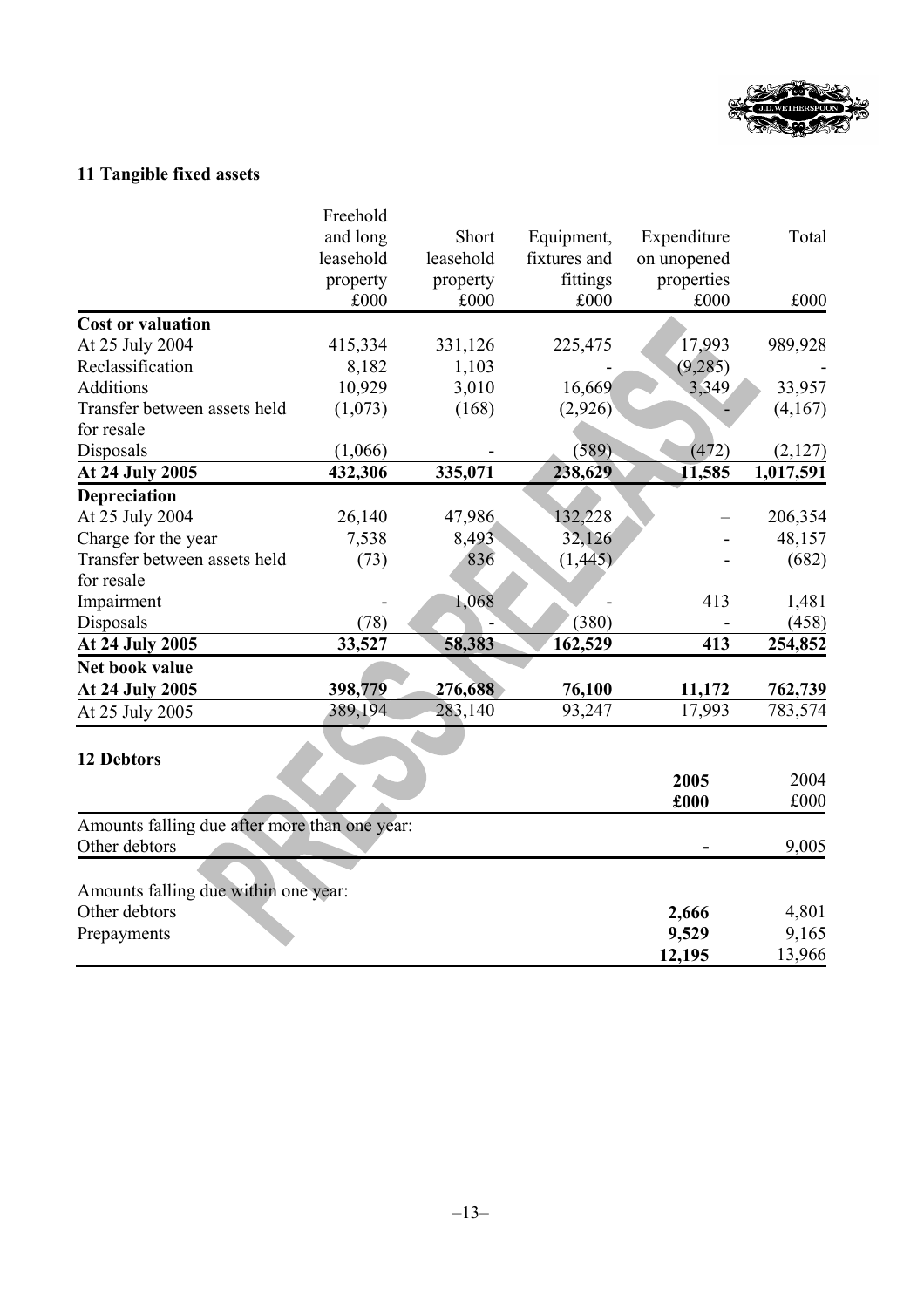

## **13 Creditors due within one year**

|                                                               | 2005    | 2004    |
|---------------------------------------------------------------|---------|---------|
|                                                               | £000    | £000    |
|                                                               |         |         |
| <b>Bank</b> loans                                             | 25,000  | 25,000  |
| Trade creditors                                               | 54,025  | 52,661  |
| Corporation tax                                               | 7,556   | 7,067   |
| Other tax and social security                                 | 22,224  | 21,888  |
| Other creditors                                               | 4,325   | 3,989   |
| Dividend payable                                              | 4,875   | 4,843   |
| Accruals and deferred income                                  | 32,924  | 36,989  |
|                                                               | 150,929 | 152,437 |
|                                                               |         |         |
| 14 Creditors due after more than one year                     |         |         |
|                                                               | 2005    | 2004    |
|                                                               | £000    | £000    |
|                                                               |         |         |
| Bank loans repayable by instalments                           | 240,000 | 235,001 |
| US senior loan notes repayable in a single instalment in 2009 | 87,218  | 87,218  |
|                                                               | 327,218 | 322,219 |
| Other creditors                                               | 1,949   | 293     |
|                                                               | 329,167 | 322,512 |
|                                                               |         |         |
| 15 Provisions for liabilities and charges                     |         |         |
|                                                               |         |         |
|                                                               | 2005    | 2004    |
|                                                               | £000    | £000    |
| <b>Deferred tax</b>                                           |         |         |
| Accelerated capital allowances                                | 59,057  | 57,509  |
| Other timing differences                                      | 8,438   | 8,735   |
| Full provision for deferred tax                               | 67,495  | 66,244  |
|                                                               |         |         |
| Provision at start of year                                    | 66,244  | 62,419  |
| Deferred tax charge in profit and loss account for year       | 1,251   | 3,825   |
| Provision at end of year                                      | 67,495  | 66,244  |